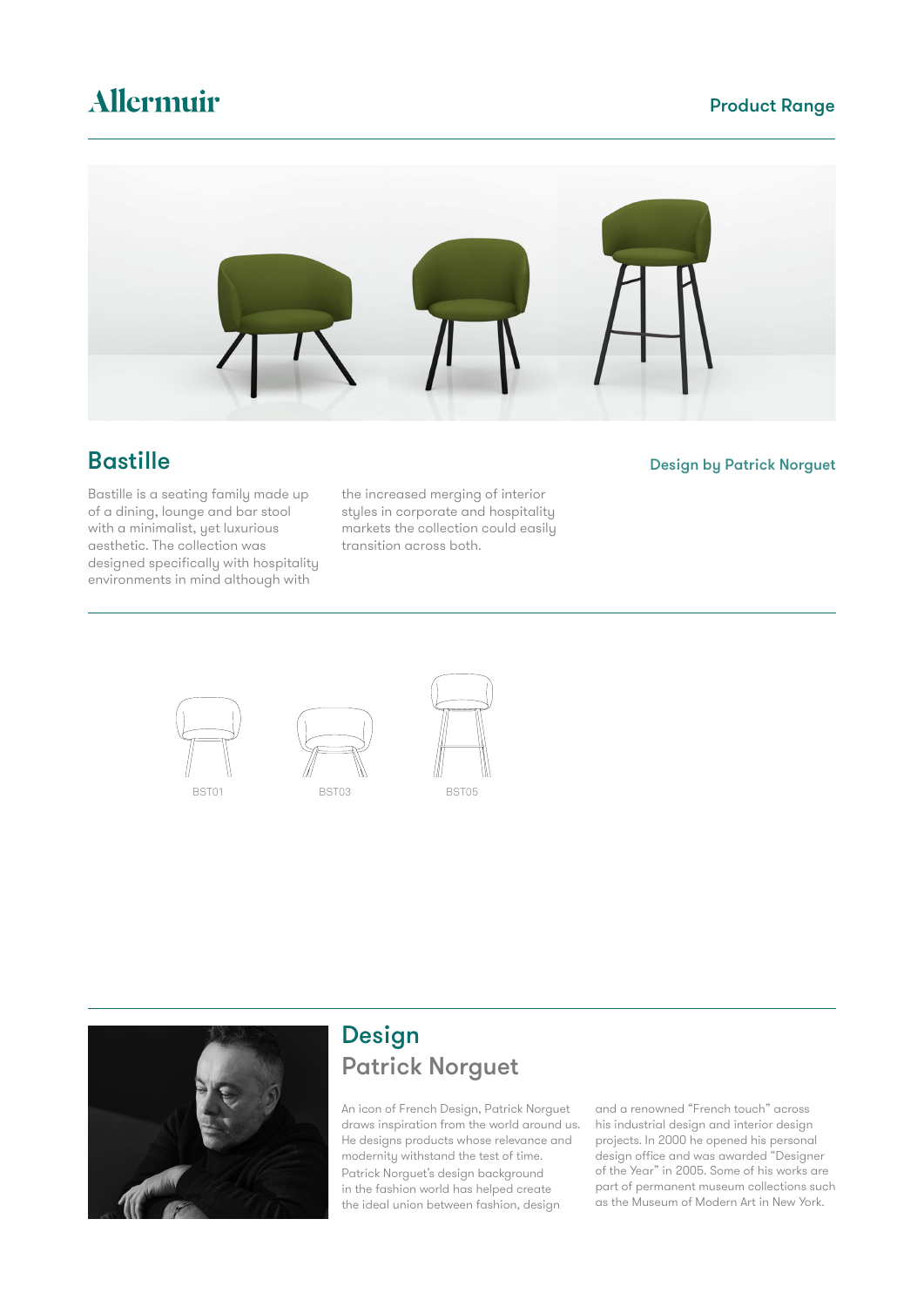# Allermuir

### Standard Features

(\* - Selected models only) Moulded foam construction Fully upholstered Tubular Steel frame Footrest protector\* Plastic glides

### Optional Features

(\* - Selected models only) Plastic glides with felt Counter height stool\* Tubular Steel frame available in Soft Gold, Soft Silver or Deep Mulberry power coat

## Dimensions



### Environmental Performance

#### Material Content

Components are constructed of the following



# Recycled Content

Contains up to 9.30% of Recycled Material



### **Recyclability** The range is 99% recyclable

**Bastille** 

99%

#### Fabric